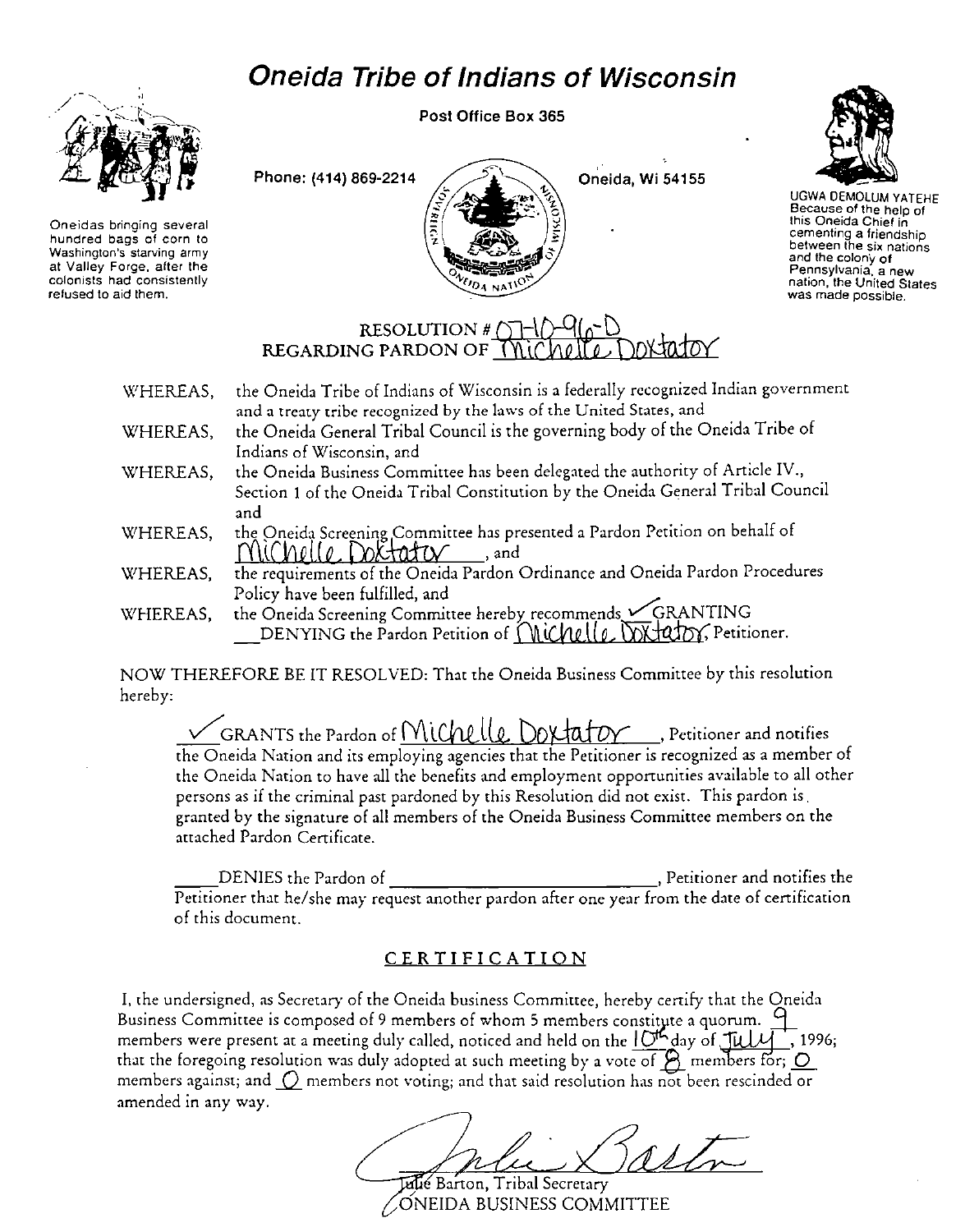## Oneida Tribe of Indians of Wisconsin

Post Office Box 365



Oneidas bringing several hundred bags of corn to Washington's starving army at Valley Forge, after the colonists had consistently refused to aid them.

Phone: (414) 869-2214



Oneida, Wi 54155



UGWA OEMOLUM YATEHE Because of the help of this Oneida Chief in cementing a friendship between the six nations and the colony of Pennsylvania, a new nation, the United States was made possible.

July 10, 1996

Dear Tribal Member:

On behalf of the Oneida Tribe, I would like to take this opportunity to congratulate you on being awarded a pardon. It is our hope that you will continue your efforts in maintaining a positive lifestyle as a role model for our community.

I would also like to remind you that the pardon you have received pertains to those past offenses which existed at the time you *applied* for the pardon. Please remember that any violation which occurs after this date may again effect your eligibility to remain employed within the Gaming operations of the Oneida Tribe. If you happen to violate any law which would make you ineligible for employment or continued employment, then you will no longer be permitted to work within the Oneida Tribe's Gaming operation (per Tribal policy and procedures).

In closing, I again say CONGRATULATIONS on your pardon and wish you the best in your future endeavors.

Sincerely,

eborahf. Woxtator

Deborah J. Doxtator, Chairwoman ONEIDA TRIBE OF INDIANS OF INDIANS OF WISCONSIN